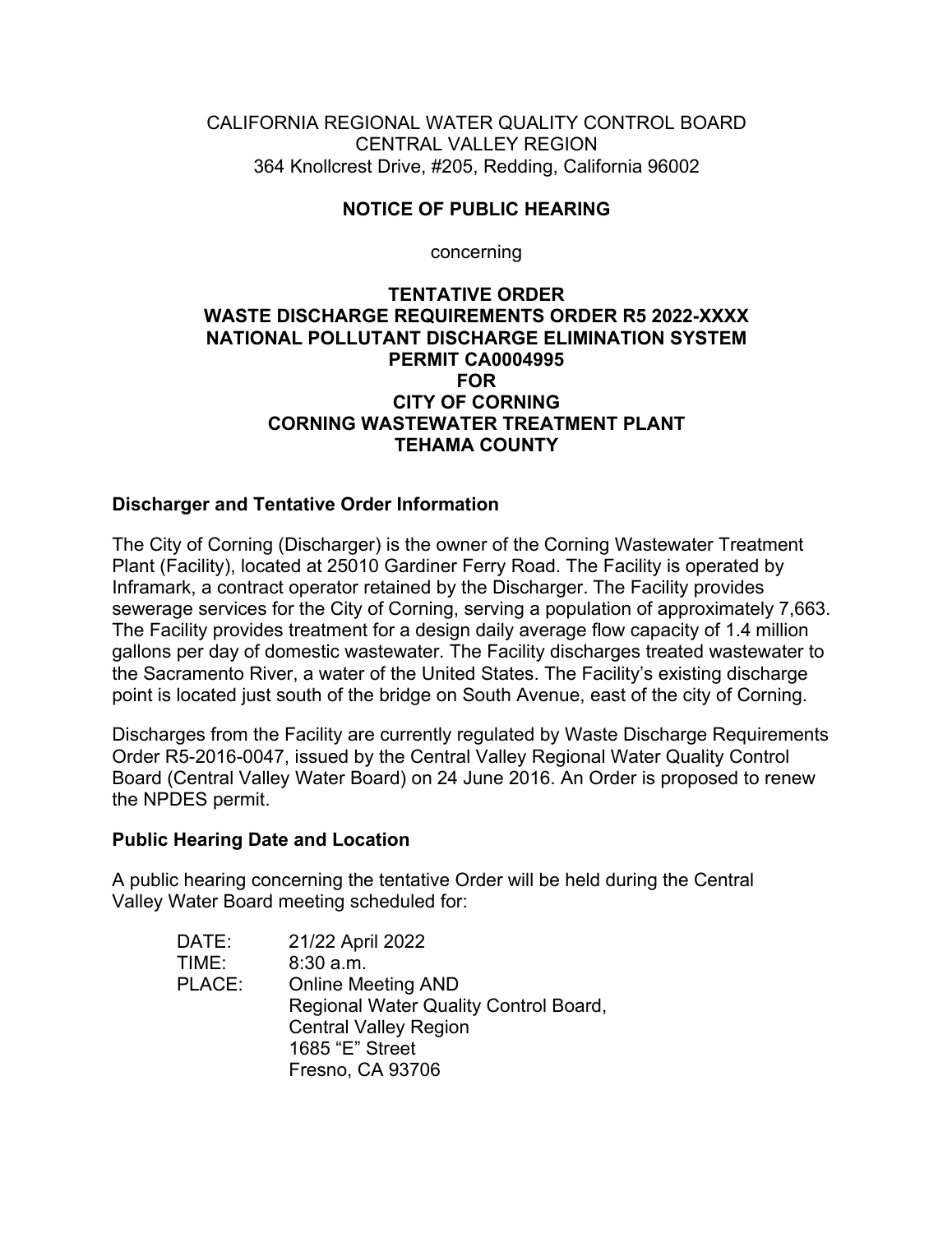## The [final meeting agenda](https://www.waterboards.ca.gov/centralvalley/board_info/meetings/)

(https://www.waterboards.ca.gov/centralvalley/board\_info/meetings/) will be available at least **10 days** before the meeting. The agenda will provide the anticipated date the hearing will be held for this item and anticipated order of all agenda items; however, the Board may consider agenda items out of their listed order. The agenda materials may also include staff revisions to the tentative Order.

# **Nature and Purpose of Hearing**

At the hearing, the Central Valley Water Board will hear testimony and oral comments regarding the tentative Order. This proceeding will be a formal adjudicatory proceeding. The [procedures governing Central Valley Water Board adjudicatory hearings](http://www.waterboards.ca.gov/laws_regulations/) (http://www.waterboards.ca.gov/laws\_regulations/) may be found at California Code of Regulations, title 23, section 648 et seq. and are available upon request.

# **Prehearing Submission of Written Comments and Evidence**

The **Discharger** is a party to this proceeding. As a party, the Discharger must submit written evidence or comments, if any, for the Board to consider no later than 5:00 p.m. on **25 March 2022** to the Central Valley Water Board email at [RB5S-NPDES-Comments@waterboards.ca.gov](mailto:RB5S-NPDES-Comments@waterboards.ca.gov).

**Interested persons** include any non-party that is interested in the outcome of the hearing. Interested persons wishing to comment, in writing, on the tentative Order shall submit comments no later than 5:00 p.m. on **25 March 2022** to the Central Valley Water Board email at [RB5S-NPDES-Comments@waterboards.ca.gov](mailto:RB5S-NPDES-Comments@waterboards.ca.gov).

Pursuant to California Code of Regulations, title 23, section 648.4, the Board Chair may refuse to admit written evidence or comments that are not submitted in accordance with this Notice and shall refuse to do so when there is a showing of prejudice to the Discharger or the Board. Excluded material will not be considered by the Board.

## **Visual Presentations**

Hearing participants may use PowerPoint or other visual presentations at the hearing, but the presentation content shall not exceed the scope of previously submitted written material. Presentations, if any, must be provided to the below Central Valley Water Board Contact by 12:00 p.m. on **18 April 2022**.

## **Hearing Procedure and Time Limits**

The hearing on the tentative Order will be conducted in the general order listed under California Code of Regulations, title 23, section 648.5, except that the Board Chair may modify the order for good cause.

The **Discharger** will be advised in advance of the hearing of the total amount of time